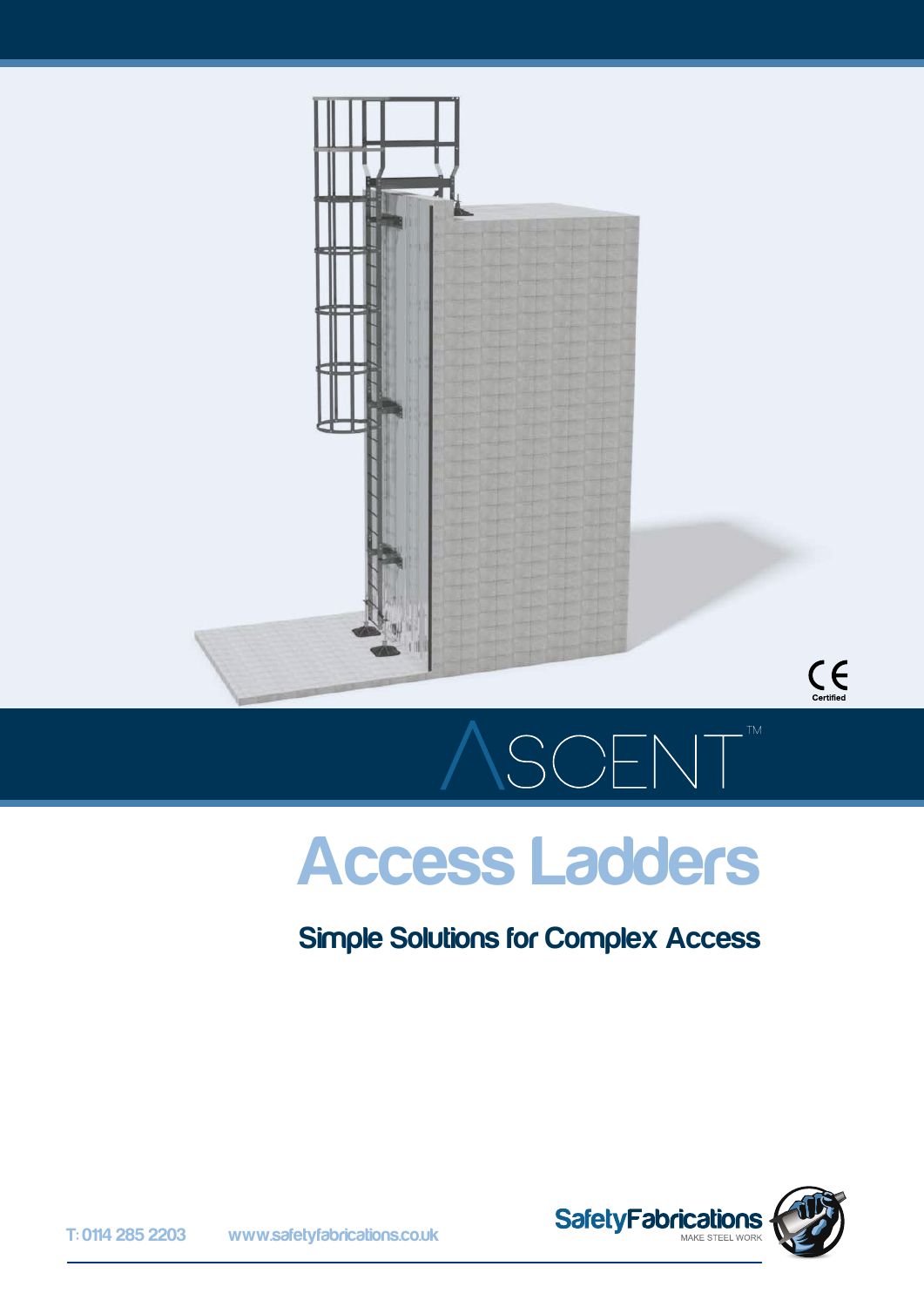# **ASCENT** Access Ladders

Ascent<sup>™</sup> Access Ladders provide a simple access solution to roof or raised flooring height for maintenance and other occasional use.

The Ascent™ access ladder range is the result of extensive Research & Development. This investment in both design & manufacturing technology has allowed us to create an access ladder system designed in accordance with BS 4211:2005 & A1:2008 and manufactured in accordance with BS EN ISO 3834-2:2005 and BS EN 1090-1:2009 + A1:2011 & 2:2008. This has produced an accurately manufactured product which is both easy to specify and install.

Our aim has been to create a standard range of "flat pack access ladders". An off the shelf product which will meet the challenges you face when creating safe access at height.

Ascent<sup>™</sup> ladders can be manufactured from either Galvanised Mild Steel or Aluminium.

- The Ascent™ Access Ladder range offers on-site adjustment to meet your needs whilst giving the safety and finished appearance of a bespoke product.
- Ascent™ ladders are available with either a simple step through at the head or a platform to clear obstructions with the option of a step down to suit. You can either fit your own fall protection system in accordance with EN 353-1 or Hoops can be supplied from stock where required.
- Ascent™ Ladders can be supplied with either a bracketry fixing kit or with freestanding feet where floor/roof penetration is not possible.
- All Ascent™ products are supplied in compliance with BS EN ISO 3834-2:2005 & BS EN 1090-1:2009 + A1:2011 & 2:2008 & are CE Marked.

Please see data sheet overleaf for the many options available.



Ladder with step through - no hoops





Ladder with step through & step down - no hoops

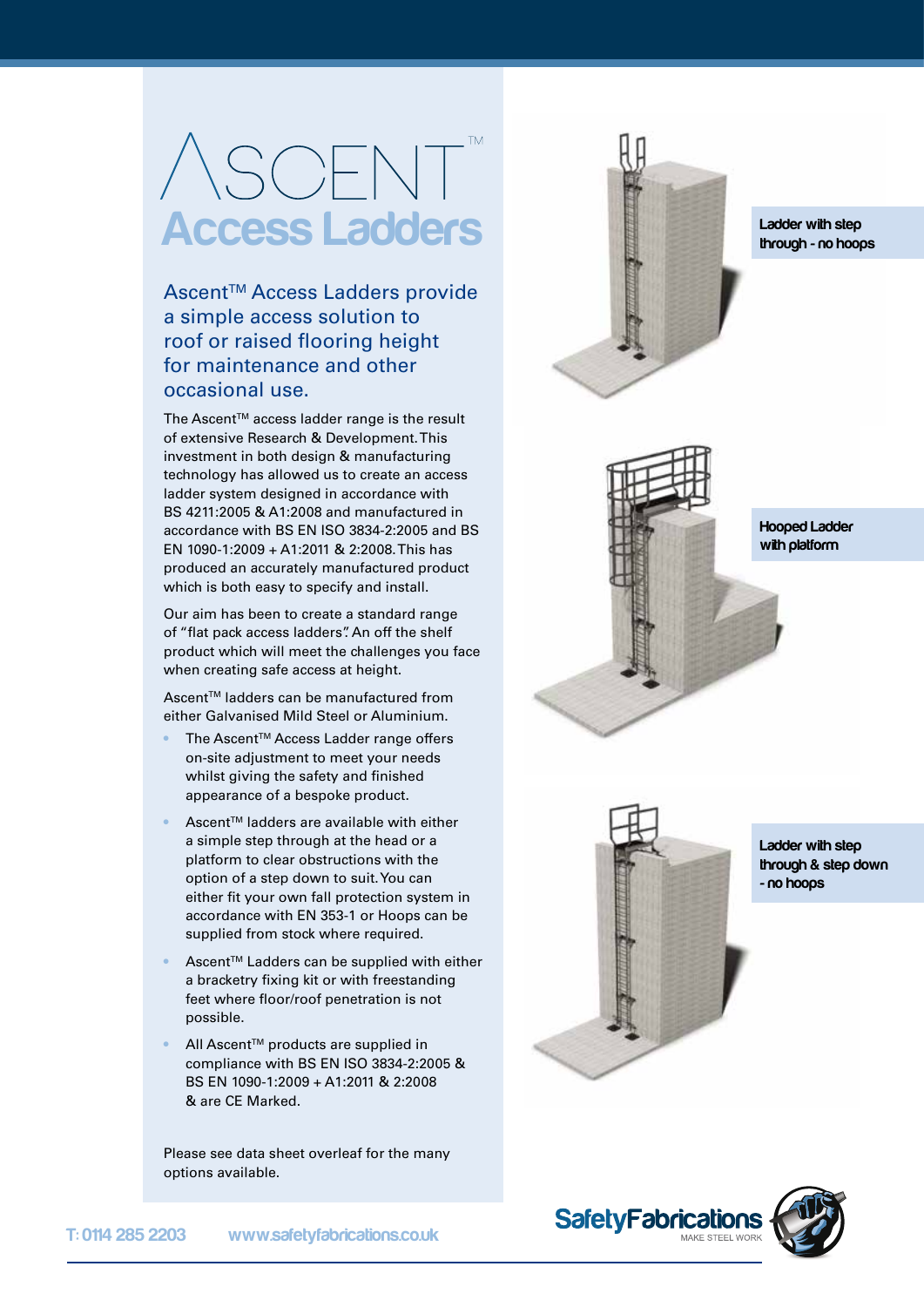## Only three simple details needed to order your OFNT<sup>™</sup>Access Ladder





Step Down (if required)

Using your measurement A, Head **Layout & Base Fixing information we** can identify the components that you require

### Base Fixing

| Height A (mm) | <b>Rungs</b> | Height A (mm) | <b>Rungs</b> | Height A (mm) | <b>Rungs</b> |
|---------------|--------------|---------------|--------------|---------------|--------------|
| $0 - 467$     |              | 2237 - 2467   | 9            | 4237 - 4467   | 17           |
| 487 - 717     | 2            | 2487 - 2717   | 10           | 4487 - 4717   | 18           |
| 737 - 967     | 3            | 2737 - 2967   | 11           | 4737 - 4967   | 19           |
| 987 - 1217    | 4            | 2987 - 3217   | 12           | 4987 - 5217   | 20           |
| 1237 - 1467   | 5            | 3237 - 3467   | 13           | 5237 - 5467   | 21           |
| 1487 - 1717   | 6            | 3487 - 3717   | 14           | 5487 - 5717   | 22           |
| 1737 - 1967   | 7            | 3737 - 3967   | 15           | 5737 - 5967   | 23           |
| 1987 - 2217   | 8            | 3987 - 4217   | 16           |               |              |



All Ascent™ Ladder heights are available with either top **step-through** only or **platform**.

All Ascent™ Ladder heights are available with option to either **affix to masonary** at base or supplied with **freestanding feet**.

**Step Down** also available to suit (if required).

Ascent™ Ladders are 400mm wide and can be supplied with or without safety hoops.

All Ascent™ ladders can be supplied with a range of wall fixing brackets to suit masonry, steel or metal profile cladding.